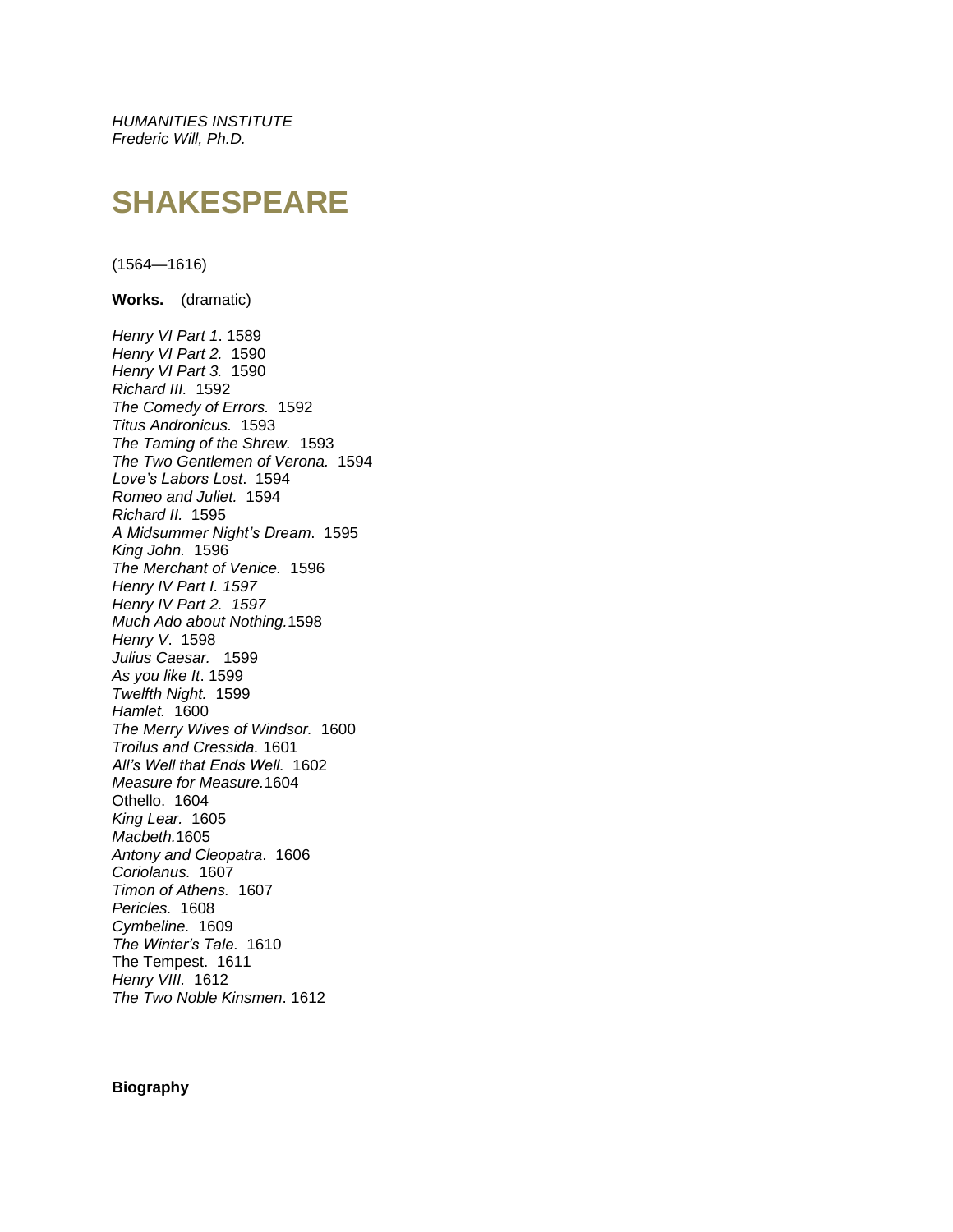Shakespeare was the son of a leather merchant; his mother was of the landed gentry. We know virtually nothing of Shakespeare's early life or education.

In l582, at the age of l8, Shakespeare married Anne Hathaway, who was eight years his senior. They had three children, a boy who died when he was ten, and two daughters, who lived into their sixties and seventies respectively.

From 1586-1592 Shakespeare hardly exists on record. He disappears from public sight? Was he a poacher on the run? A village schoolmaster? His true production was cooking in him. He was just beginning to get published on the London stage, at the end of this period.

By the decade of the nineties, Shakespeare was living in London, establishing a theater company, creating his first comedies, which by the second half and of the decade he will have shaped into the increasingly romantic comic form we find in A Midsummer Night's Dream. This was the period of *Julius Caesar* and*Romeo and Juliet*. It is noteworthy that throughout this period Shakespeare was acting in his own plays.

By the end of the nineties Shakespeare had written fifteen of his thirty eight plays. He had bought a fine home in his birth place, Stratford, and he had time to spend away from London. He was still, though, on the verge of writing what many think his greatest works, his major tragedies*. Othello, Hamlet*, and *King Lear*were all composed in the early years of the seventeenth century.

In l609 Shakespeare's *Sonnets* appeared as a published volume, crowning his complex career. In his last plays, The Tempestand A Winter's Tale, he turned to tragi-comedies, a new genre for him; in l613 the Globe Playhouse, where he had long performed and produced, burned down. Shakespeare was near his own end. He died in 16i6, at the age of fifty two; arguably from drinking too heavily, and catching a fatal fever.

## **Achievements**

*Language.* Shakespeare was a genius of the English language, which he inherited at a point at which it was growing, but still raw. His greatest predecessor had been Chaucer, whose *Canterbury Tales*enriched what was still in Chaucer's time (14<sup>th</sup>century) a language hampered by Latin—rather than freed by it and underused for literary or imaginative uses. Shakespeare left us with a rare flexible vocabulary, innumerable expressions and proverbs, and endless examples of poetic innovation.

*Styles.* We can see, from the list of Shakespeare's works, that he was exceptionally versatile. He was a superb writer of sonnets, into whose tight form he could pack all life's pathos. He could write pageants of English or Roman history, light (but brilliant) comedies, and moody profound tragedies, which take the language up to the brink of death.

*Comprehensiveness.* Shakespeare was able to make us feel the breadth and extent of the whole human experience, from infancy to death, from love to hate, from anxiety to peace. He was his best in juxtaposing these contrasting states of mind, and in inter-infusing black humor and high regal rhetoric in the same scenes of action.

*Influence.* Shakespeare wrote for the whole world, so that his English has been immeasurable. Each generation of English language writers, for instance, has had its own interpretation of Shakespeare; classicism and Romanticism, in English literature, can pretty well be defined by their exponents' relation to this dramatist. World-wide, Shakespeare will be on stage in several countries, this very night.

**Themes**